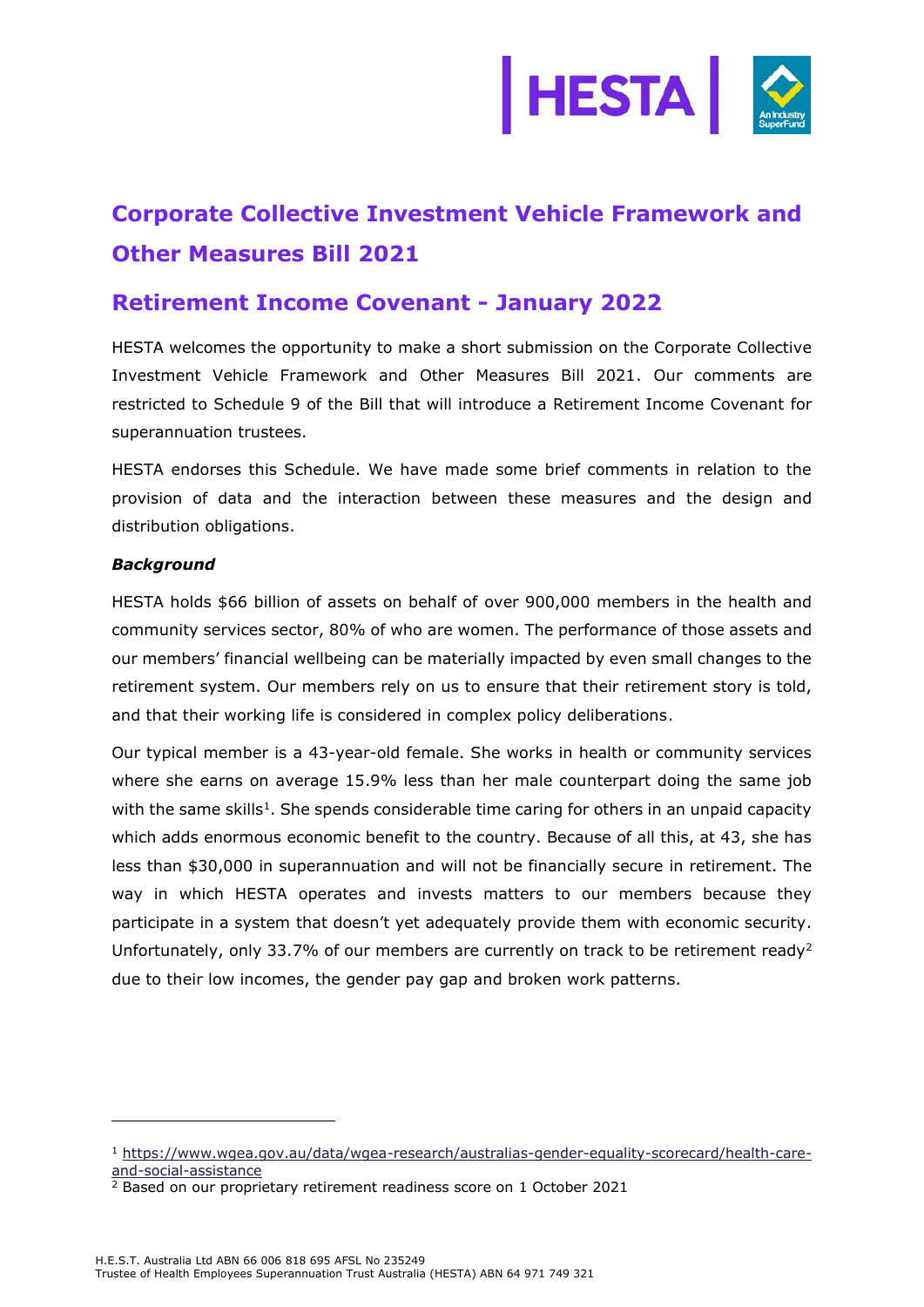#### *Comments on the Retirement Income Covenant*

HESTA supports the retirement income covenant in the Bill and endorses the principlesbased approach to the covenant which should allow HESTA to build a retirement income approach that suits the needs of our membership base.

We note that the start date of 1 July 2022 remains unchanged from the draft legislation<sup>3</sup>; however, we welcome the change that trustees will not be required to give effect to all components of their strategy by 1 July 2022 as implementation of the strategy will be an ongoing process. HESTA also appreciates the useful clarification and guidance regarding allocation of members to sub-classes/cohorts. We note that this is expected to occur at a strategic level and where sub-classes are determined, trustees do not need to assign each individual beneficiary to a particular sub-class.

We welcome the clarification that:

"*Trustees are not required to meet any objective quantitative measure of 'maximised' expected retirement income due to the requirement to balance this with the other objectives of the strategy. The objective of maximising expected retirement income reflects the role of superannuation in providing income in retirement and that trustees should assist beneficiaries to drawdown superannuation balances.*" 4

#### *Interaction with the design and distribution obligations*

Consideration should be given to minimising the overlapping regulatory requirements for funds to comply with the covenant and the design and distribution obligations that commenced on 5 October 2021.

There are potentially significant similarities between a fund's target market determination that is required for retirement income products under the design and distribution obligations, and the upcoming retirement income strategy under the covenant. This may result in an increased regulatory burden for funds without any additional benefit to members.

These parallel processes should not result in duplication. Regulatory guidance to streamline compliance with these dual obligations and reduce the associated regulatory burden and cost to members is needed.

<sup>3</sup> <https://treasury.gov.au/consultation/c2021-209553>

<sup>4</sup> Para 17.44 - Explanatory Memorandum - *Corporate Collective Investment Vehicle Framework and Other Measures Bill 2021.*